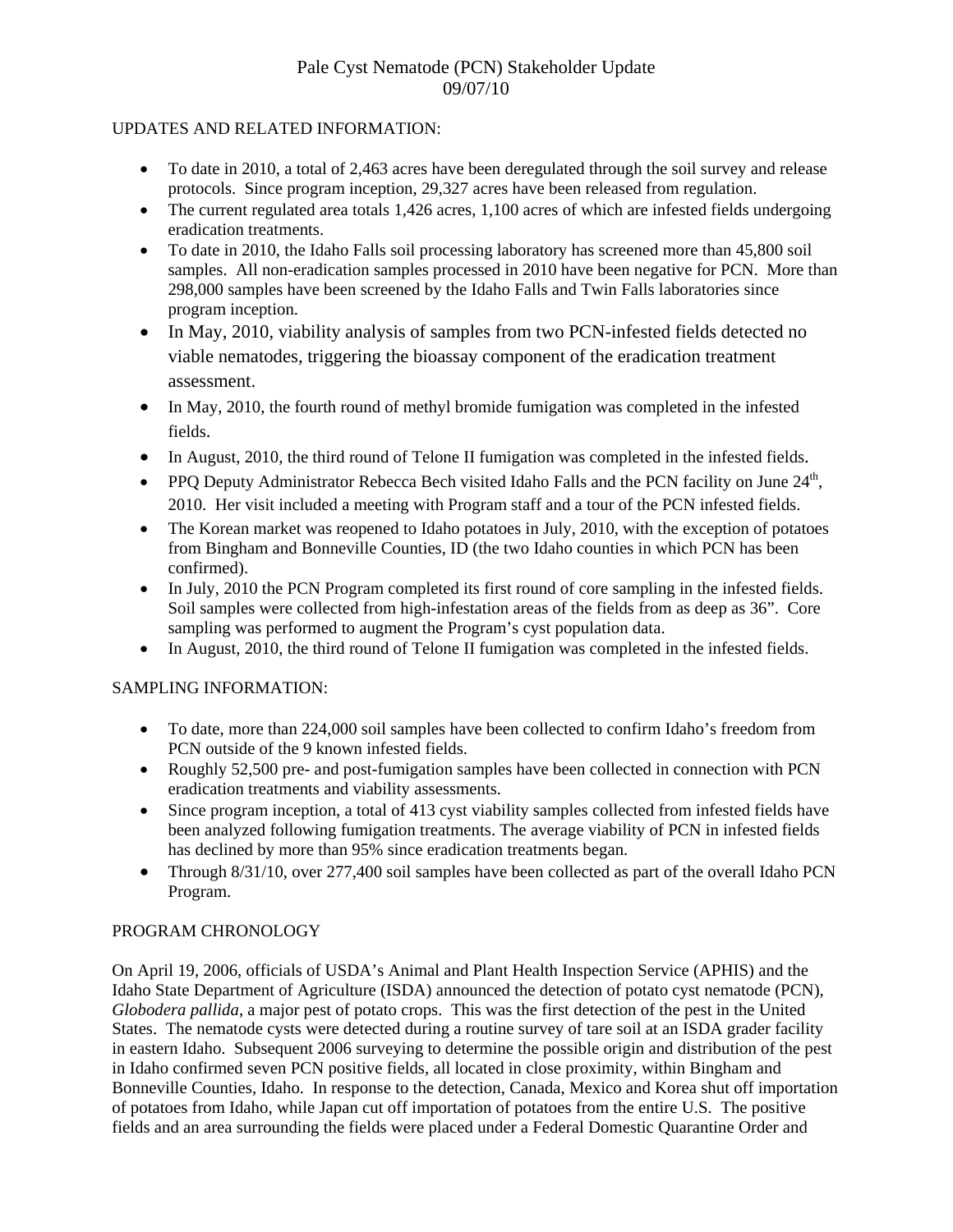#### Pale Cyst Nematode (PCN) Stakeholder Update 09/07/10

parallel State Rule establishing restrictions on planting and movement of certain regulated articles from Idaho in order to prevent the spread of PCN.

A trace of seed sources for the positive fields did not yield any evidence that seed was the source of infestation. Over 90% of the 2006 Idaho certified seed potato crop was surveyed and found negative for PCN. Other sources of introduction such as imported farm equipment, nursery stock, foreign flower bulbs, and other soil bearing items were investigated without providing any leads as to the origin of the infestation. As a result of the extensive surveying, negative test results and the regulatory actions of USDA and ISDA, Canada and Mexico reopened their markets to Idaho potatoes with some restrictions. Japan allows potatoes from the U.S. except for Idaho provided the product is not from Idaho seed.

In 2007, ISDA and USDA initiated a program to treat fields which have tested positive for PCN. The program includes pre-treatment sampling, fumigation, and post treatment sampling for up to two treatments per year. The ISDA contracts with growers for activities related to eradication of PCN from infested fields including access, tilling, irrigation, and maintaining a bio-fumigant planting at a fixed cost per acre. The first fumigation process was completed in May 2007. A bio-fumigant oil radish planted on the fields added an additional measure of control and prevented soil erosion over the summer months. The oil radish plants were tilled into the fields to replenish organic matter and rejuvenate the soil and release a compound which is toxic to the nematodes. No crops were grown for harvest in the infested fields in 2007. The second fumigation treatment was completed in August 2007. Infested fields were also fumigated in 2008. Each year, the spring fumigant used was methyl bromide and the fall fumigant used was Telone II.

On November 1, 2007 a Federal Interim Rule and Idaho State Rule went into effect, providing the framework for continued protection of Idaho and U.S. potato interests. Successful survey, regulatory, and eradication activities since the initial detection in 2006 have facilitated some regulatory relief in Idaho while forwarding the program objectives of: preventing the spread of PCN, delimiting the current infestation of PCN, eradicating PCN, restoring lost potato markets, and maintaining existing potato markets.

Regulated articles require either a limited permit or a certificate to move from the regulated areas. Equipment moving from regulated areas may be required to be cleaned. Cleaning can be done by USDA or by private parties, but USDA or ISDA must certify the cleaning. Based on a sequence of surveys, areas can be released from regulation. For low risk fields, one single survey with negative results can qualify equipment to move from the surveyed field without cleaning. Complete deregulation of fields requires at least two negative surveys taken by USDA or ISDA with at least a ten month interval between surveys.

On November 28, 2007, APHIS confirmed PCN in an additional field in Bingham County, Idaho as a result of continued intensive sampling. This find represents the eighth field infested with PCN in the regulated area in Idaho. The field has been regulated since August 28, 2006 under the Federal Order, Interim Rule, and Idaho State Rules covering PCN in Idaho. The field is adjacent to two of the other infested fields.

In 2007, approximately 5,000 acres regulated by the Federal Order in August of 2006 were released from regulated status. Additionally, corn and small grain were removed from the list of regulated articles. Peas and beans were added to the list of regulated articles.

In an effort to provide the best protection possible to the potato production and marketing system, approximately 125 fields were added to the regulated area in parts of Bingham, Bonneville, and Jefferson Counties in response to the publication of the Interim Rule for PCN. These fields are known to have been farmed by an operator the same year as he farmed one of the infested fields during the past 10 years and had at least one crop of potatoes during the past ten years.